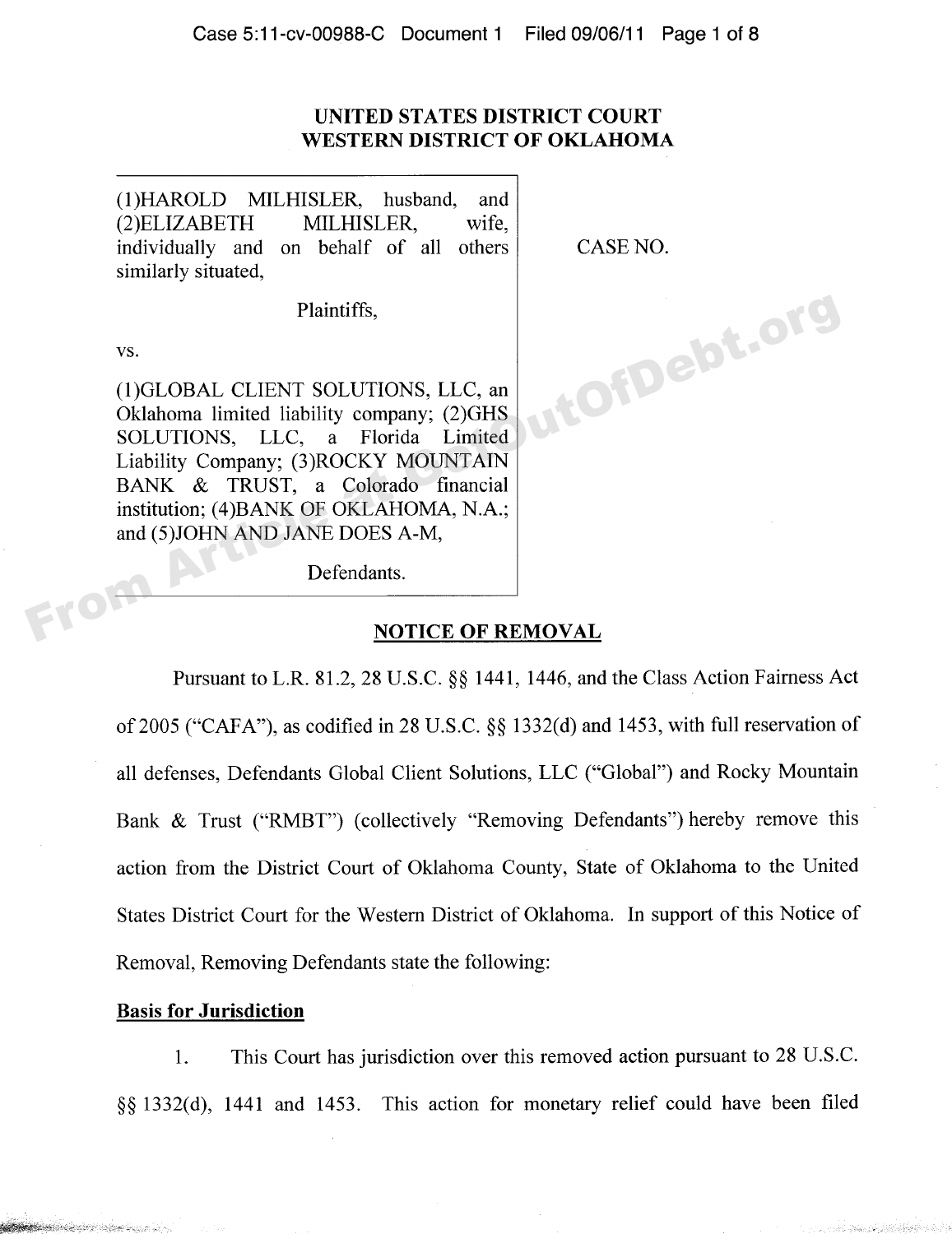originally in this Court pursuant to 28 U.S.C.  $\S$  1332(d)(2) because it is a putative class action wherein at least one Plaintiff is a citizen of a State different from at least one Defendant, and the amount in controversy exceeds \$5,000,000 in the aggregate.

#### **Background**

**South Commissions** of the commission

2. On July 6, 2011, Plaintiffs filed their class action complaint ("Class Action" Complaint") against Defendants in the District Court of Oklahoma County, State of Oklahoma and with the above caption. The six-count Class Action Complaint arises out of Plaintiffs' alleged purchase of debt reduction services from defendant GHS Solutions, LLC ("GHS"). Plaintiffs seek to represent a class of Oklahoma residents within the applicable limitations period that retained Defendants "to establish, maintain, and/or manage a debt settlement account." (Compl., Class Allegations, 1) (the Class Action Complaint is attached hereto as Exhibit "A"). 2. On July 6, 2011, Plaintiff's filed their class action complaint ("Class Action") against Defendants in the District Court of Oklahoma County, State of Oklahoma and with the above caption. The six-count Class Action Comp

#### **This Case is a "Class Action" under CAFA**

3. This case is a putative "class action" as defined by 28 U.S.C.  $\S$  1332(d)(1)(B). (Compl., Class Allegations,  $\P$  1-10). According to 28 U.S.C.  $\S$  1332(d)(1)(B), the term "class action" means any civil action filed under Rule 23 of the Federal Rules of Civil Procedure or similar state statute or rule of judicial procedure authorizing an action to be brought by one (1) or more representative persons as a class action.

4. According to the Class Action Complaint, Plaintiffs allege that class certification is appropriate pursuant to Oklahoma's procedural rule authorizing an action

 $\overline{2}$ 

بكفوين وبمحمد كالبرد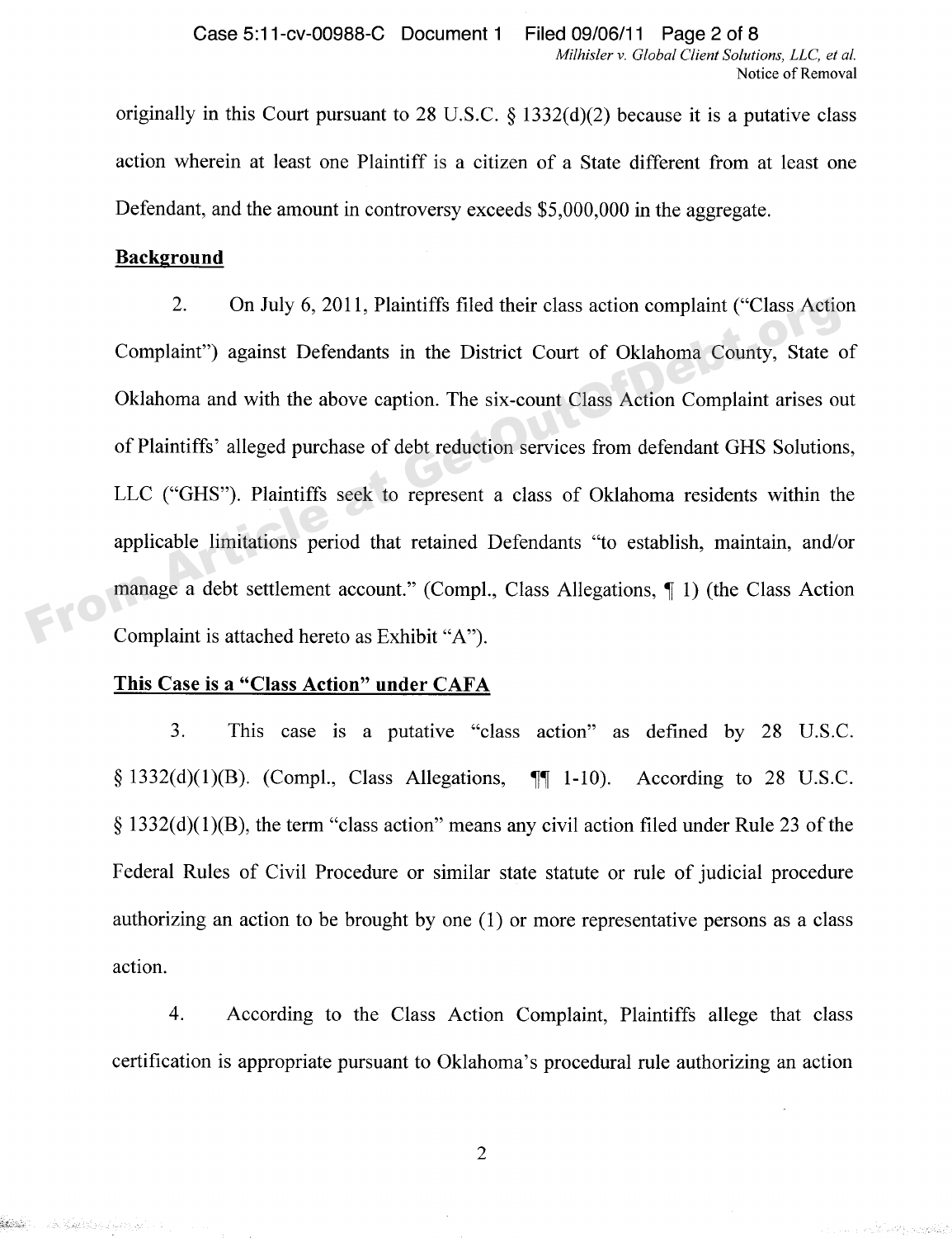to be brought by one (1) or more representative persons as a class action. Accordingly, this action classifies as a class action under by 28 U.S.C.  $\S$  1332(d)(1)(B).

# **The CAFA Requirements are Met**

5. Federal district courts have original jurisdiction over any purported class action in which (i) any member of a class of plaintiffs are citizens of a State different from any defendant and (ii) the amount in controversy exceeds \$5,000,000 in the aggregate. See 28 U.S.C. § 1332(d)(2). Each of these requirements is satisfied in this case.<br>Diversity Requirement. case. action in which (i) any member of a class of plaintiffs are citizens of a State differer<br>from any defendant and (ii) the amount in controversy exceeds \$5,000,000 in th<br>aggregate. See 28 U.S.C. § 1332(d)(2). Each of these r

# **Diversity Requirement.**

**Participate of the Contract of the Contract of the Contract of the Contract of the Contract of the Contract of** 

- 6. The diversity requirement is met here.
	- a. **Citizenship of Plaintiffs**. Plaintiffs, the proposed class representatives, are residents of Oklahoma County, Oklahoma. (Compl. 1).

#### b. **Citizenship of Defendants.**

- 1) Global is an Oklahoma limited liability company with its principal place in Tulsa, Oklahoma. (Compl. 12)
- 2) GHS is a Florida limited liability company with its principal place of business in Delray Beach, Florida. (Compl. 13).
- 3) RMBT is a financial institution organized under the laws of Colorado with its principal place of business in Florence, Colorado. (Compl.  $\P$ 4).
- 4) Bank of Oklahoma ("BOK") is a financial institution organized under the laws of Oklahoma with its principal place of business in Tulsa, Oklahoma. (Compl.  $\P$  5).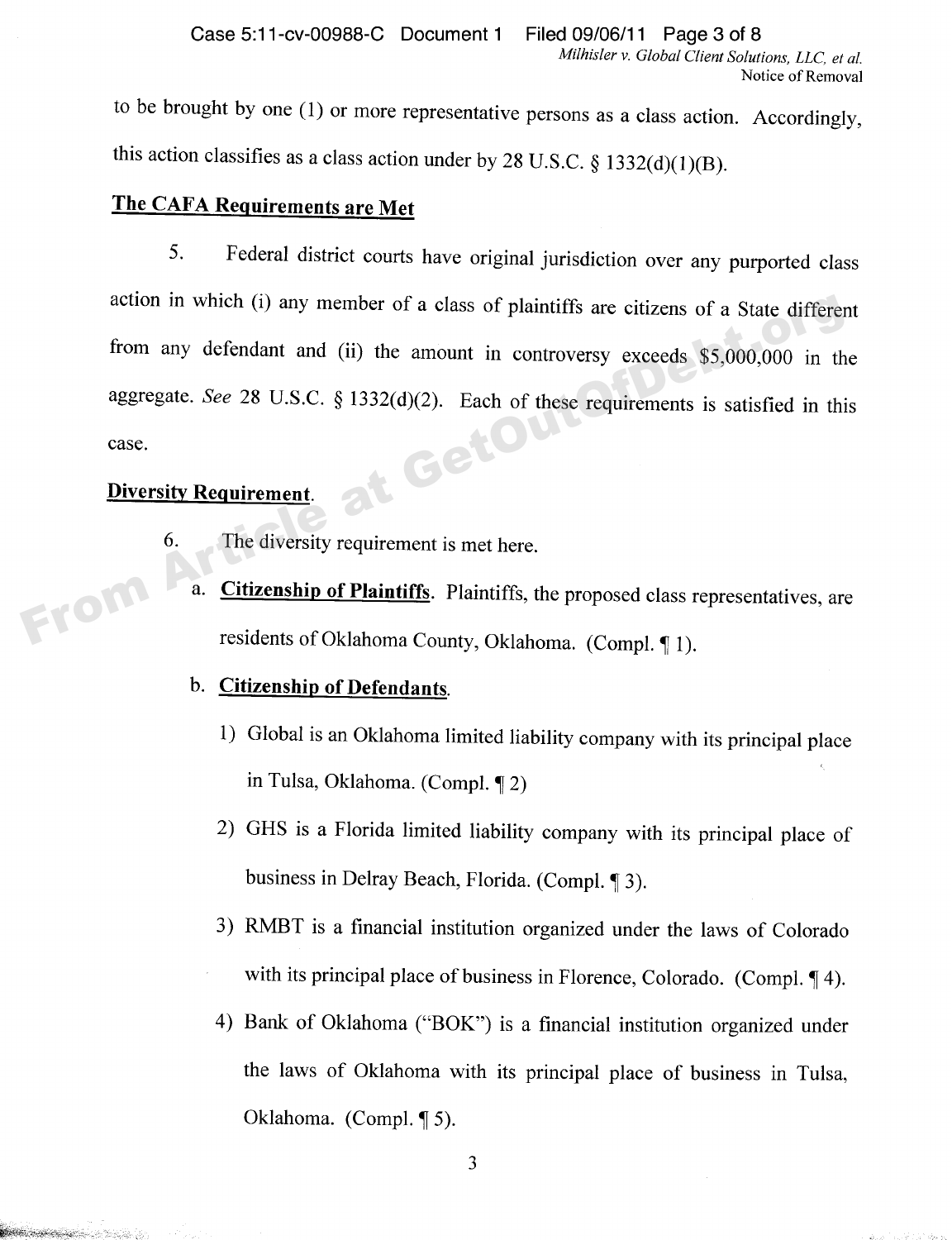Consequently, Plaintiffs, the purported class representatives, are citizens of a state different from at least one Defendant. Specifically, Plaintiffs, citizens of Oklahoma, are diverse from GHS and RMBT, which are Florida and Colorado entities respectively. Thus, because at least one Plaintiff and one Defendant are 1 citizens from different states, the diversity requirement is met.

#### **Amount in Controvers**

وبروا بمناسبهم والأبال والمتوار والمترا

7. Because Plaintiffs did not plead a specific amount of damages, Defendants bear the burden of proving that the amount in controversy exceeds the jurisdictional threshold by a preponderance of the evidence. Based on the factual allegations of the 2 Class Action Complaint and the Notice of Removal, construed as true for the purposes of assessing removal jurisdiction, the amount in controversy exceeds \$5,000,000, exclusive 3 of interests and costs. See 28 U.S.C.  $\S 1332(a)(2)$ . citizens from different states, the diversity requirement is mc.<br> **Amount in Controversy**.<br>
7. Because Plaintiffs did not plead a specific amount of damages, Defendants<br>
bear the burden of proving that the amount in contr

> 8. In Count III, the Class Action Complaint seeks damages, *inter alia*, for each class member based on certain alleged violations of the Oklahoma Consumer Protection Act pursuant to 15 Okl.St.Ann.  $\S$  750 (Compl.  $\P\P$  40-52). More specifically, Plaintiffs seek actual damages, punitive damages, attorneys' fees and injunctive relief. (Compl., Demand for Relief  $\P\P\P$  b) - d), f)).

<sup>1.</sup> See *Johnson v. Service Corp. Intern.*, No. CIV-10-1368-C, 2011 WL 1219340, "1 (W.D.Okla., March 31, 2011) ("...minimal diversity of jurisdiction of citizenship between the parties, meaning at least one Plaintiffs' and one defendant must be citizens of different states"). (citing 28 U.S.C. \$ 1332(d)(2)(A)).

<sup>2.</sup> See *Green v. Harsco Corp.*, No. 99-5139, 2000 WL 745353, at \*3 (10th Cir. May 25, 2000) (citations omitted).

<sup>3.</sup> See *La ughlin* v. *Kmart Corp., 50* F.3d 871, 873 (10th Cir.1995) (For removal to be proper, the defendant must set forth facts supporting the assertion that the amount in controversy is satisfied).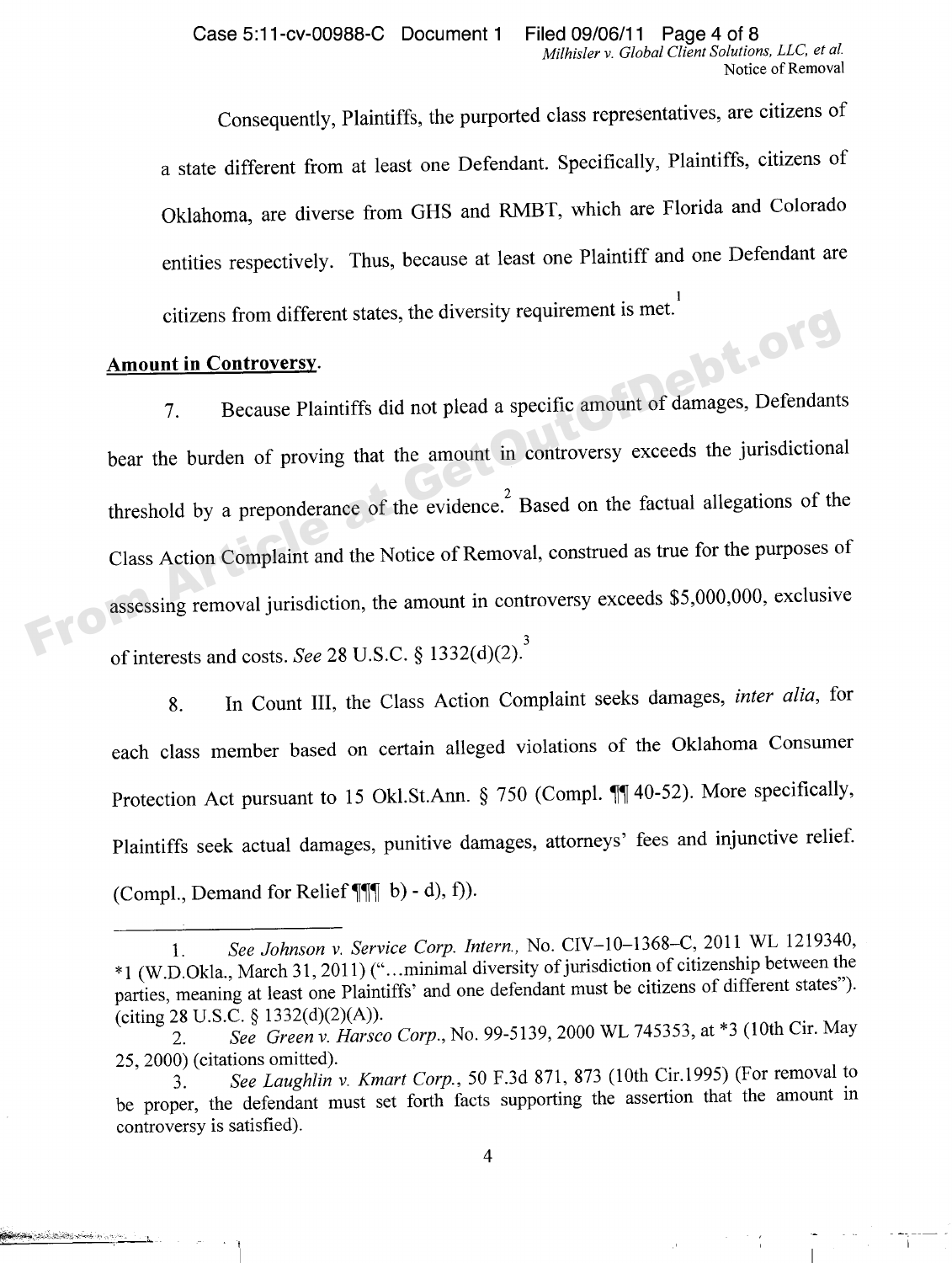9. Assuming Plaintiffs' claims are representative of the class they purport to represent (See Compl. Class Allegations,  $\P\P$  1, 5 & 8), the amount in controversy exceeds CAFA's jurisdictional threshold by a preponderance of the evidence. According to Plaintiffs' bank account statement which identifies the transfers they made in conjunction with your program with GHS ("Account Statement"), Plaintiffs paid GHS \$7,891.63 and Global \$215.56 for a total of \$8,107.19. (See the Declaration of Brent Hampton attached hereto as Exhibit "B",  $\P$  3, Ex. 1). Plaintiffs' alleged actual damages, at a minimum, include the fees paid for Removing Defendants' services. with your program with GHS ("Account Statement"), Plaintiffs paid GHS \$7,891.63 and<br>Global \$215.56 for a total of \$8,107.19. (See the Declaration of Brent Hampton attached<br>hereto as Exhibit "B", ¶ 3, Ex. 1). Plaintiffs' al

10. Plaintiffs also seek punitive damages in the Class Action Complaint. See (Compl., Demand for Relief, sub. d)). It is permissible for Plaintiffs' claim of punitive damages to be included towards the jurisdictional amount.4 Should the Court award punitive damages with a two (2) to one (1) punitive to actual damages ratio, such damages would amount to \$16,214.38 per class member.

11. Adding both the estimated actual and punitive damages here, this amount totals \$24,321.57. From the limitations period specified in the Class Action Complaint to the present, the joint-clients of GHS and Global in Oklahoma exceed two-hundred six  $(206)$ . (See Hampton Decl,  $\P$ 4).

12. Multiplying the conservative estimate of actual and punitive damages set forth in this Notice (\$24,321.57) by two-hundred six (206), or the prospective class

**Sandard Communication of the Second Communication** 

a porta programación por

*See, e.g., Burrell* v. *Burrell,* 229 F.3d 1162, 2000 WL 1113702, at \*2, (10th  $\overline{4}$ Cir.2000); *Byte* v. Am. *Commerce Ins. Co.,* No. CIV — 09 — 365, 2009 WL 3839419, \*1 (E.D.Okla. Nov. 16, 2009) ("The Plaintiff also seeks unspecified punitive damages, which are included in determining the amount in controversy.")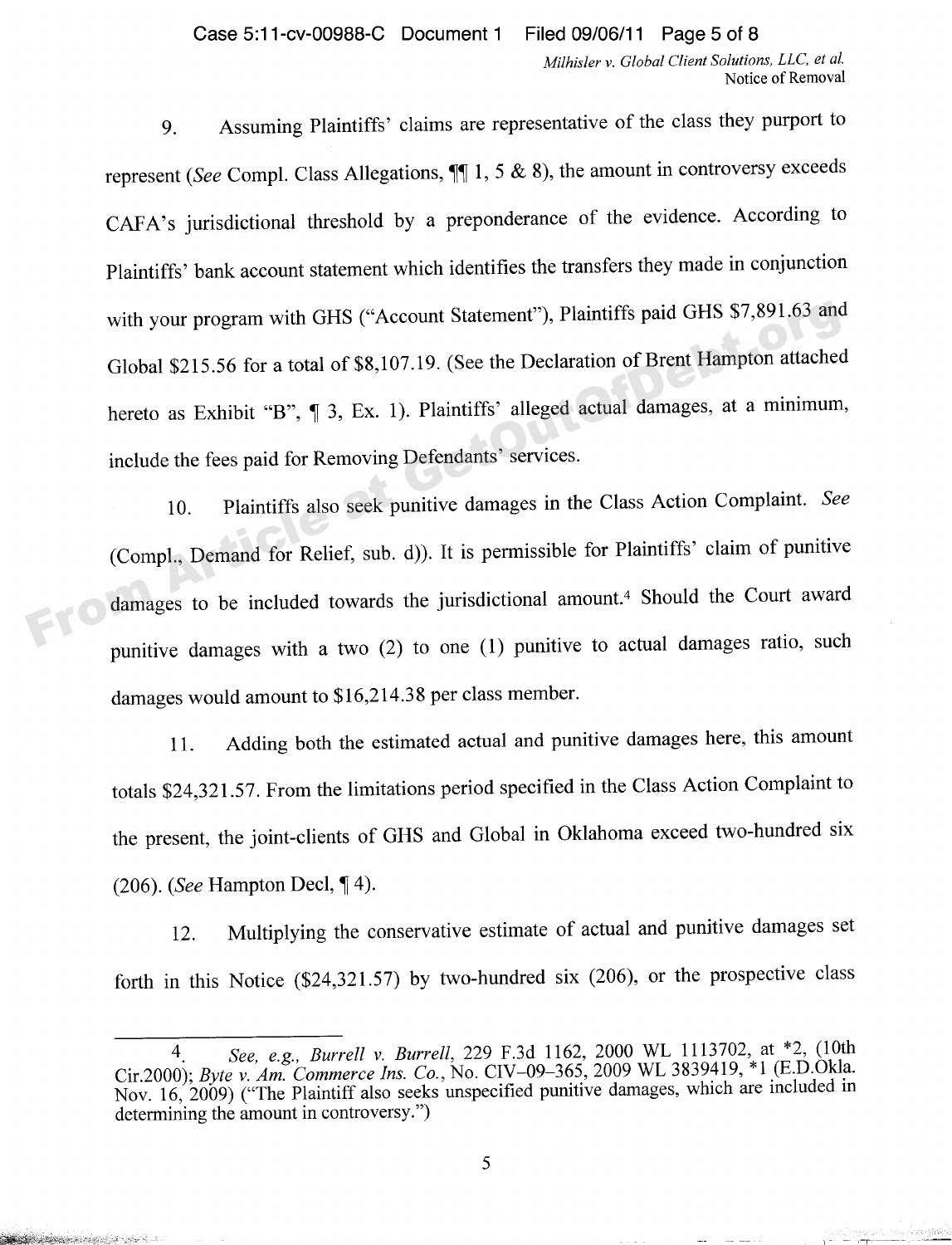members, this total equals \$5,010,243.42, which is above the jurisdictional threshold of CAFA.

13. Moreover, Plaintiffs seek their attorneys' fees from Defendants which a court may award pursuant to Oklahoma's Consumer Protection Act, 15 Okl.St.Ann. § 761.1. (Compl., Demand for Relief, sub. f)). And when calculating the amount in controversy, courts may include an attorneys' fees award in the jurisdictional calculation.<sup>5</sup> Even though Removing Defendants have already demonstrated that the amount in controversy exceeds the jurisdictional threshold of this Court, the fact that attorneys' fees are awardable in an Oklahoma Consumer Protection Act claim further exemplifies that removal is proper. 761.1. (Compl., Demand for Relief, sub. 1)). And when calculating the amount in<br>controversy, courts may include an attorneys' fees award in the jurisdictional<br>calculation.<sup>5</sup> Even though Removing Defendants have already de

14. Particularly, whereas here, Plaintiffs filed this claim as a class action and attorneys' fees of \$10,000.00 may be awarded per alleged statutory violation of the Oklahoma Consumer Protection Act,<sup>6</sup> the amount in controversy is significantly increased by a prospective attorneys' fee award.

> 15. Accordingly, Removing Defendants undoubtedly meet the jurisdictional 7 requirement set forth in CAFA.

**Service Street (Service** 

 $\vert \cdot \vert$ 

 $\mathbf{r}$ 

*<sup>5.</sup> Hump hreys* v. *Fuselier,* No. 97-5019124 F.3d 216 (Table), \* 2, F.N. 3 (10th Cir., September 18, 1997 (statutorily-allowed attorney fees may be considered in determining the amount in controversy).

<sup>6.</sup> See 15 Okl.St.Ann. \$ 761.1(c).

<sup>7.</sup> Of course Removing Defendants do not admit that Plaintiffs are appropriate class representatives or that Plaintiffs or the class they seek to represent would be entitled to damages that meet or exceed \$5,000,000, but that is not the standard. *McPhail* v. *Deere k Co.,* 529 F.3d 947, 956 (10th Cir. 2008) ("The amount in controversy is not proof of the amount the plaintiff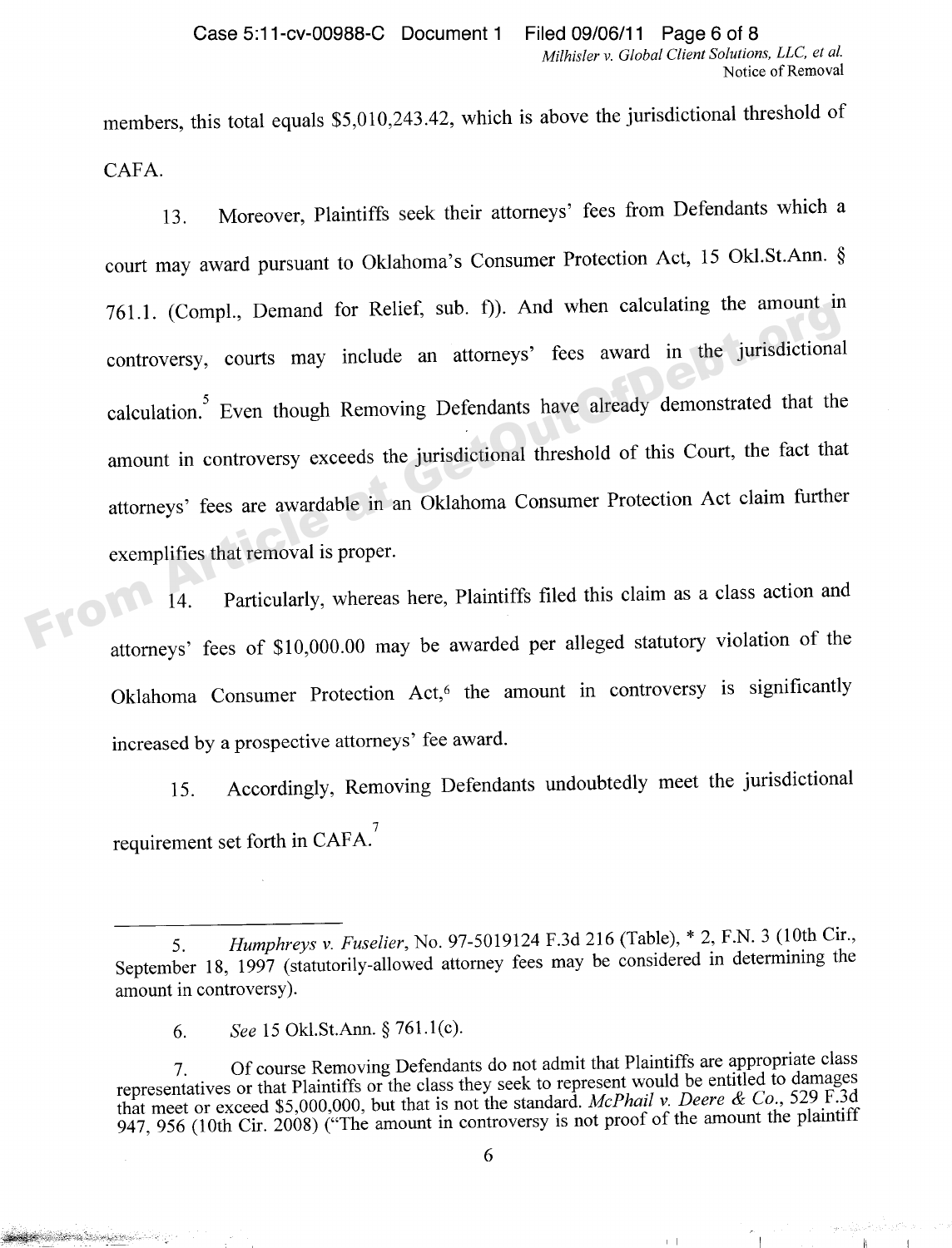Case 5:11-cv-00988-C Document 1 Filed 09/06/11 Page 7 of 8

*Milhisler* v. *Global Client Solutions, LLC, et al.* Notice of Removal

#### **No Exceptions to Diversity Jurisdiction Apply**

16. Furthermore, diversity jurisdiction exists and removal is proper because the exceptions set forth in 28 U.S.C.  $\S$  1332(d)(4)(A) & (B) do not apply.

#### **Pleadings and Process.**

17. As required by 28 U.S.C.  $\frac{1446(a)}{a}$ , Removing Defendants have attached copies of all state court process and pleadings to this Notice of Removal. See Composite Exhibit "C". Further, as required by L.R. 81.2(a), a copy of the District Court of Oklahoma County, State of Oklahoma's docket for this case as of the date of this filing is attached Exhibit "D".<br>Notice C' The Article at Article at Article at Article at Article at Article at Article at Article at Article at Article at Article at Article at Article at Article at GetOmposite Exhibit "C". Further, as required by L.R. 81.2(a), a

# **Notice Given.**

18. Written notice of the filing of the Notice of Removal will be promptly served on Plaintiffs' counsel, and a copy will be promptly filed with the Clerk of the District Court of Oklahoma County, State of Oklahoma pursuant to 28 U.S.C. § 1446(d). A copy of the Notice of Filing of Notice of Removal to Federal Court is attached as Exhibit "E".

#### **Removal is Timely Filed.**

19. This Notice has been timely filed within thirty (30) days of the dates in which Plaintiffs served Removing Defendants with the process of this claim and within one year after commencement of the action as allowed by 28 U.S.C. \$ 1446(b). RMBT and Global were served on August 8, 2011 and August 10, 2011 respectively. Pursuant to

will recover. Rather, it is an estimate of the amount that will be put at issue in the course of the litigation.").